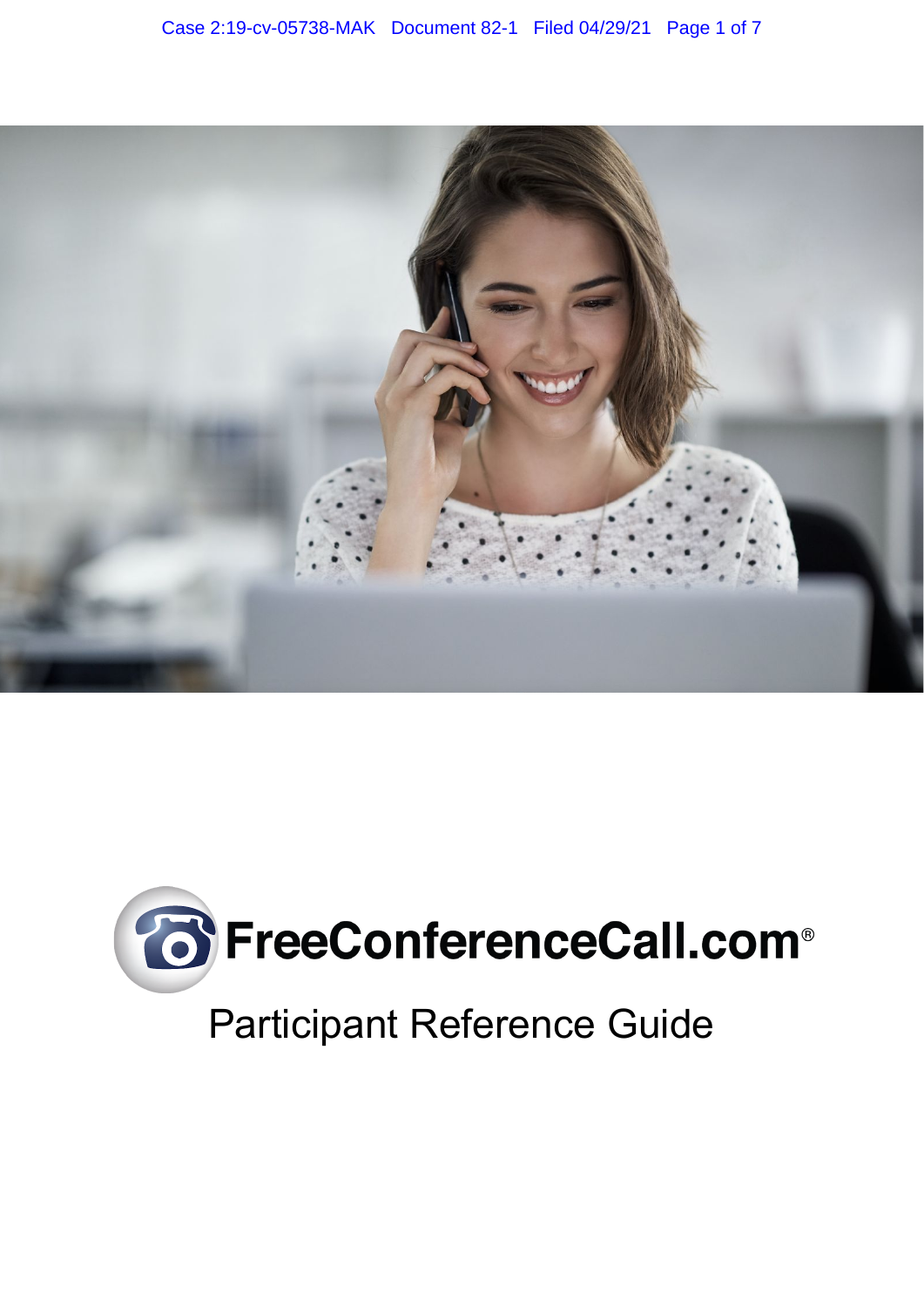## Table of Contents

#### **Introduction**

System Requirements **Definitions** 

#### **Audio Conferencing**

How to Join Phone Keypad Commands Playback Instructions

#### **Online Meetings**

How to Join

#### **Meeting Wall**

Meeting Resources Chat Radio **Technical Support**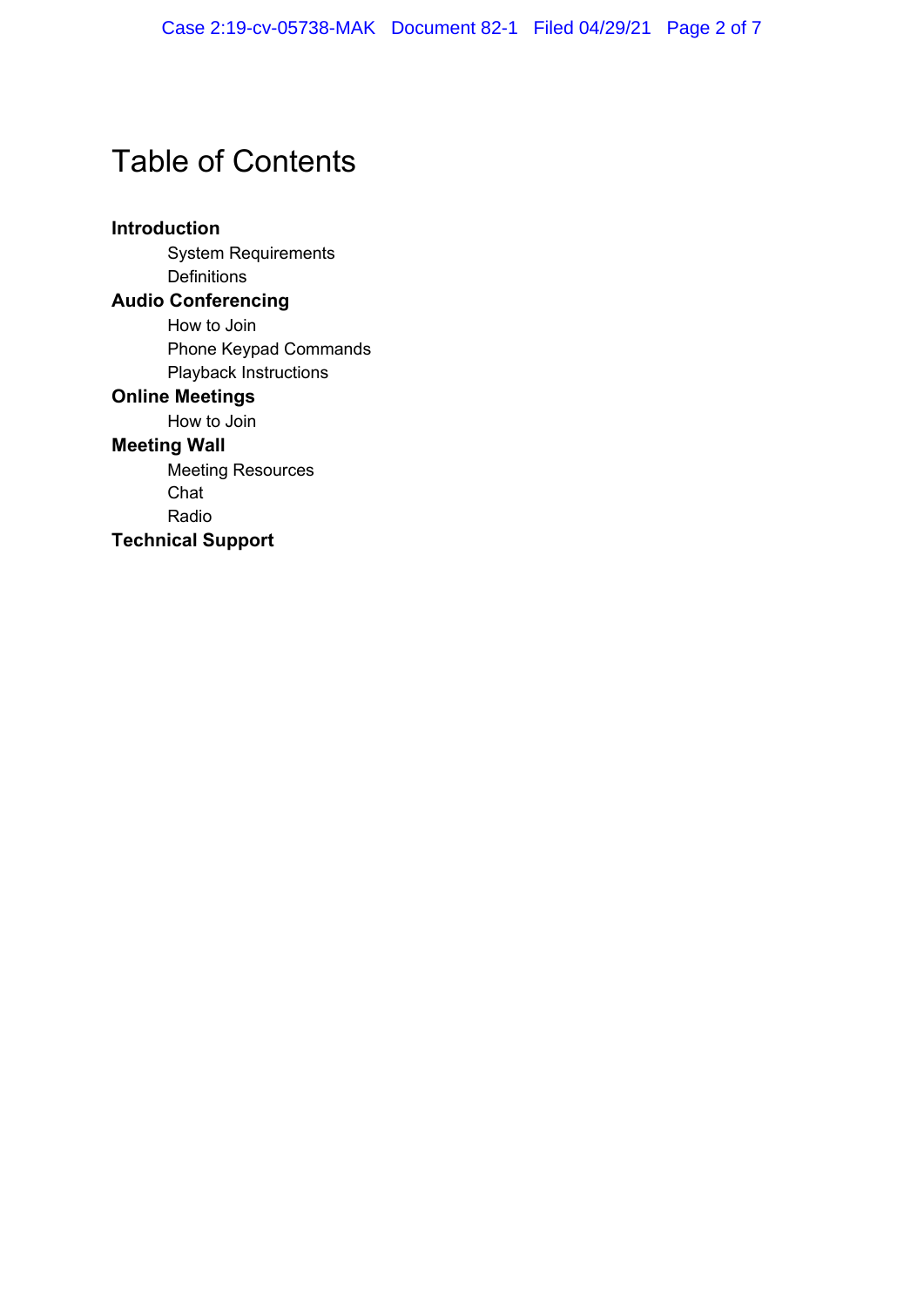### Introduction

FreeConferenceCall.com is an intuitive and agile collaboration tool packed with features to allow participants to join audio conference calls and online meetings. All accounts include high-definition audio, screen sharing and video conferencing for up to 1,000 participants at no cost.

During a conference, use phone keypad commands to mute, hear instructions and more. Access the host's Meeting Wall to find important information and resources for a meeting.

For assistance, go to [www.freeconferencecall.com/support](http://www.freeconferencecall.com/support) to live chat with 24/7 Customer Care, email [support@freeconferencecall.com](mailto:support@startmeeting.com) or call (844) 844-1322.

### System Requirements

FreeConferenceCall.com audio conferencing can be accessed at any time by calling from a landline, mobile phone, VoIP call (through the internet using a computer, tablet or mobile device) or a third-party VoIP call. In order to access the FreeConferenceCall.com website and use online meetings with screen sharing and video conferencing, the following system requirements must be met:

Browsers:

- Chrome™ 29 or newer (recommended)
- Firefox<sup>®</sup> 22 or newer
- Safari® 6.0 or newer (Mac only)
- Internet Explorer® 10 or newer (Windows only) (Javascript)

Operating systems:

- Windows 7 and up
- Mac OS X 10.7 and up
- Ubuntu 14.04 and up
	- **Note for Linux:**
		- Preferred Windows Manager environment: Compiz
		- Desktop Environment: Unity, Gnome
- Bandwidth 100Kb/s (HD Audio), 400Kb/s (screen sharing), 500 Kb/s (video)
- Video camera supported by OS, integrated or external

#### **Definitions**

In order to use the FreeConferenceCall.com reference guide effectively, the following list of terminology has been provided:

- **Dial-in number** A phone number that is dialed to join a meeting.
- **Access code** A number code used to join a conference call after dialing the dial-in number.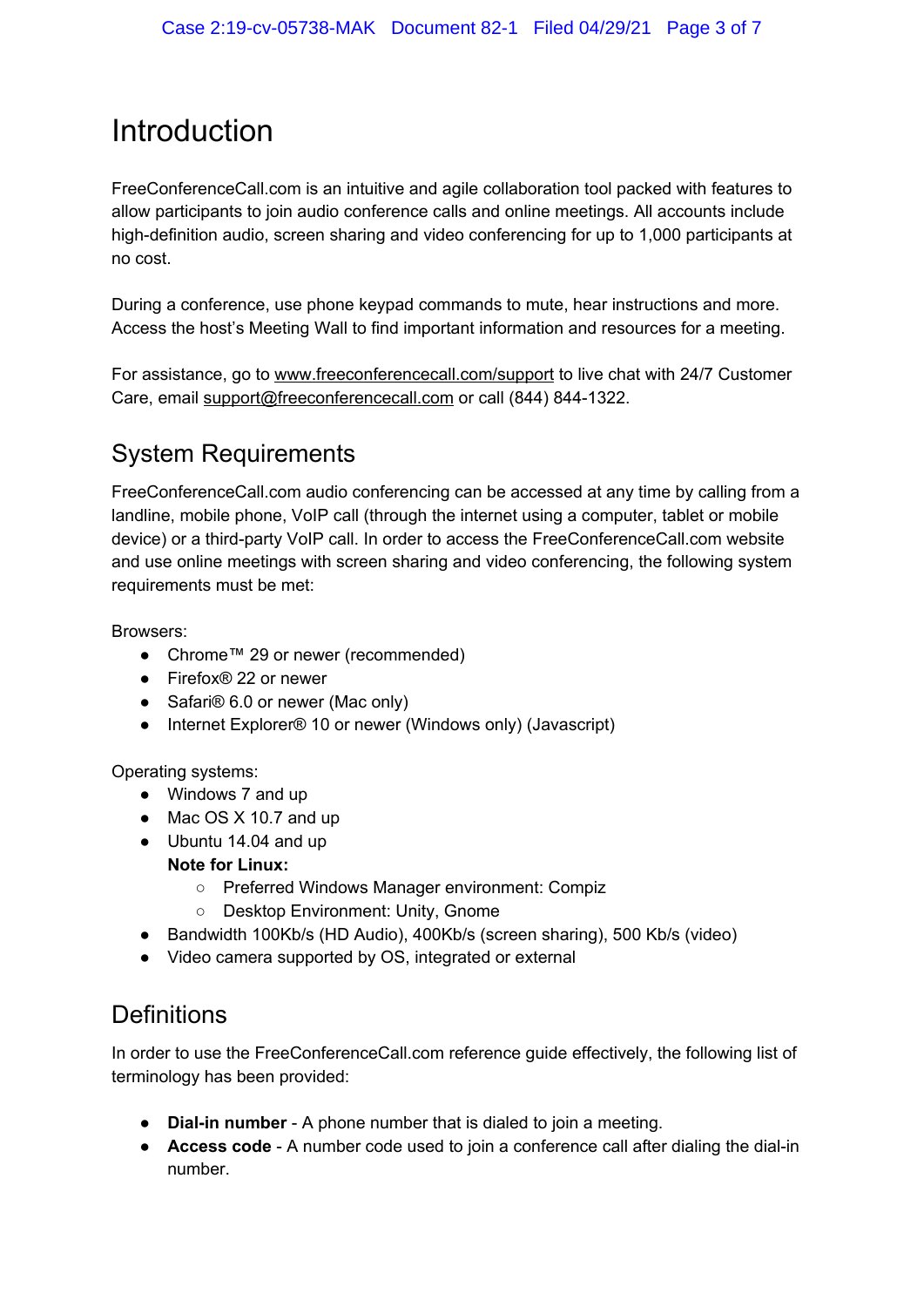- **Host** The most privileged role in a meeting. Hosts have additional commands available to record, mute/unmute participants, secure the conference and much more.
- **Host PIN** A numeric PIN that allows a user to be authorized as a host and receive additional privileges.
- **Conference** An audio meeting hosted on a bridge and consisting of PSTN and/or VoIP participants.
- **Online meeting** An audio meeting (conference) that includes screen sharing and/or video conferencing
- **Online meeting ID** A unique meeting identifier that is used by hosts and participants to join online meetings with screen sharing and video conferencing.
- **Participant** A person in the conference who can actively participate in a meeting by both talking and listening.
- **Playback number** A phone number that is dialed to listen to a recorded conference. The host must provide participants with the playback number that is different from the conference dial-in number.
- **PSTN** Public Switched Telephone Network, the traditional phone system.
- **VoIP** Voice over Internet Protocol, a term that refers to calling through the internet.

## Audio Conferencing

A conference call is the easiest way to connect with a group.

### How to Join

To join an audio conference call:

- 1. Call the dial-in number provided. A link to local in-country dial-in numbers is also available in the invitation from the host.
- 2. When prompted, enter the host's access code, followed by **pound** or **hash** (**#**).

### Phone Keypad Commands

#### **Participant Keypad Commands**

Control certain aspects of the conference from the telephone with the following commands:

| <b>Command</b> | <b>Description</b>    | <b>Details</b>                                                                                                                                                                                       |
|----------------|-----------------------|------------------------------------------------------------------------------------------------------------------------------------------------------------------------------------------------------|
| *3             | <b>Breakout Rooms</b> | Leave the main conference to join a sub-conference:<br>• Press *3 followed by the number of the<br>sub-conference, from 1 to 9.<br>• Press *3* to return to the main conference<br>room at any time. |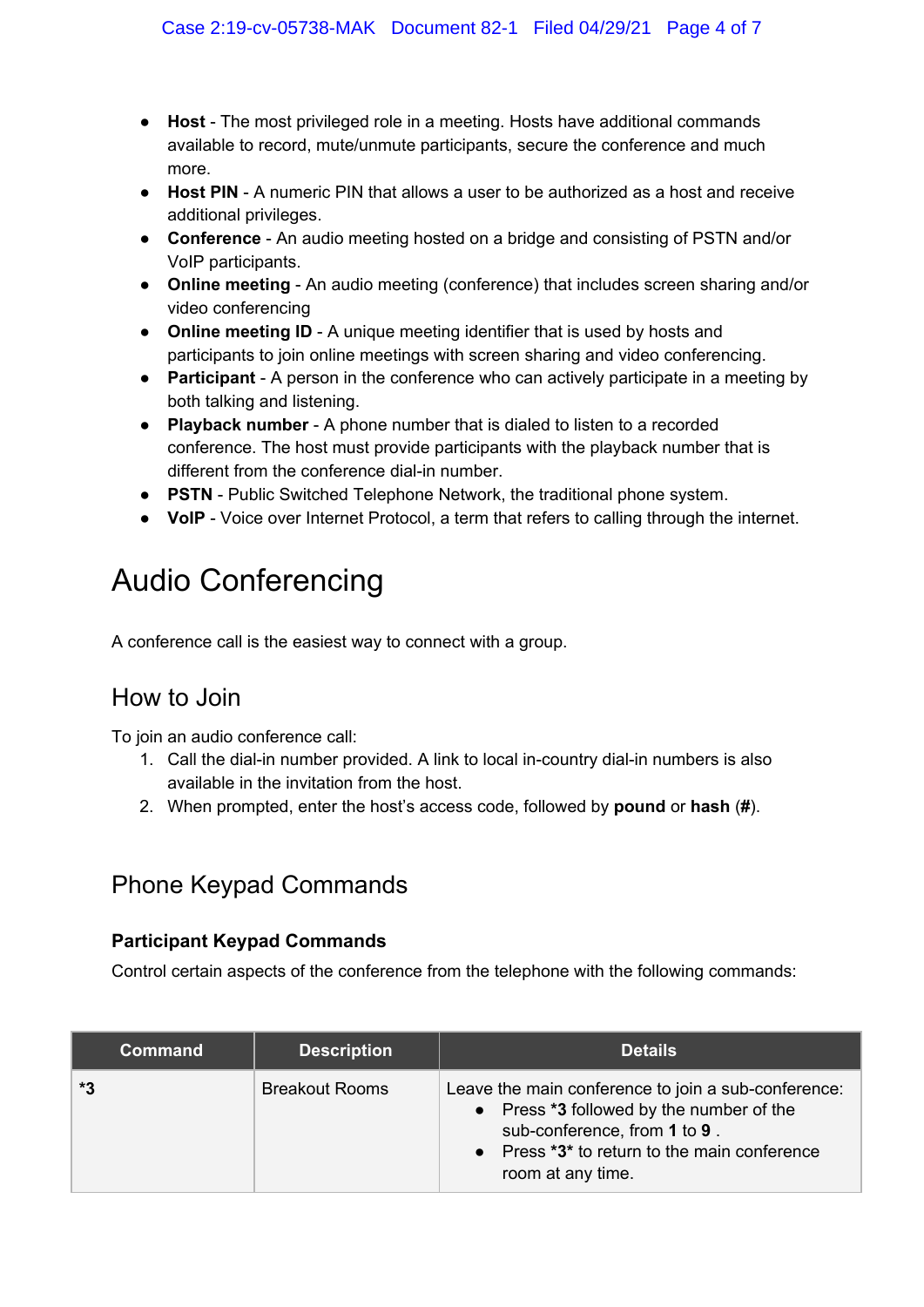| *4                      | <b>Instructions</b>                                | Hear the list of available keypad commands.                                                                                                                                                                                                                                                     |
|-------------------------|----------------------------------------------------|-------------------------------------------------------------------------------------------------------------------------------------------------------------------------------------------------------------------------------------------------------------------------------------------------|
| $*6$                    | <b>Self Mute</b>                                   | Mute your individual line. Press *6 again to unmute<br>the line.                                                                                                                                                                                                                                |
| 94                      | <b>Reactions</b>                                   | Raise your hand and share your reactions digitally in<br>meetings.<br>Press 94 to hear the list of reactions available<br>in meeting.<br>Press 941 to raise your hand.<br>• Press 942 to show a thumbs up.<br>Press 943 to show a thumbs down.<br>Press * to remove your reaction.<br>$\bullet$ |
| <b>#PIN# Audio Sync</b> | Integrate your audio<br>with the online<br>meeting | Integrate your audio with the online meeting. Press #,<br>enter the PIN listed on the Meeting Dashboard and<br>press # again.<br><b>Note:</b> This command is used only for online<br>meetings.                                                                                                 |

### Playback Instructions

There are two options for playing back a recorded conference.

1. The host provides participants with the playback number, access code and reference number.

Please note that the playback number is different from the conference dial-in number. Call into the recording playback number, then enter the access code and reference number for a specific recording when prompted. Once confirmed, the system will play back the recorded conference. During playback, scroll forward or backwards through the recorded conference using the following phone keypad commands:

| Rewind one minute       |
|-------------------------|
| Pause/Resume            |
| Fast forward one minute |

2. The host shares a link to the recording.

## Online Meetings

Use online meetings to join a web conference to screen share and show video using a webcam.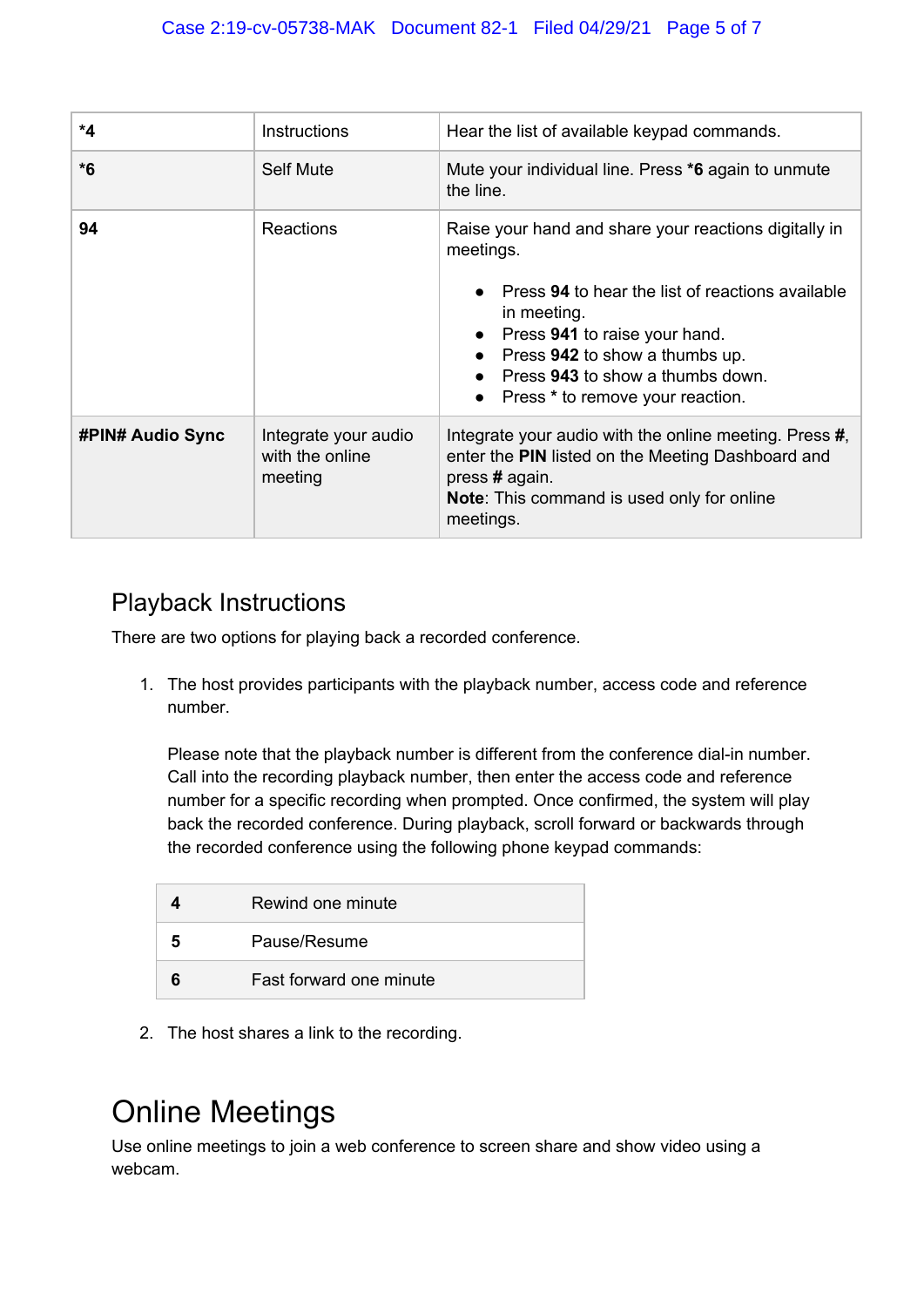#### How to Join

Join the online meeting by clicking the host's online meeting link to connect with either the FreeConferenceCall.com desktop application (recommended) or Web Viewer.

**Note:** We recommend Chrome™ web browser for full participant functionality, including VoIP audio, video and viewing screen sharing with chat.

What you need:

- Host's online meeting link or online meeting ID (desktop application only)
- If you are dialing in for the audio portion (recommended), have the dial-in number and access code ready

To join with the desktop application (recommended):

- 1. Launch the FreeConferenceCall.com desktop application.
- 2. Click **Join** and enter your name, email address and the host's online meeting ID.
- 3. Join the audio portion of the online meeting by clicking **Telephone**, calling the dial-in number and entering the access code followed by **pound** or **hash** (**#**). Or, click **Mic & Speakers** to connect through VoIP. You will be placed on hold until the next participant arrives.

**Note:** If you do not have the FreeConferenceCall.com desktop application, go to www.freeconferencecall.com and click **Get Desktop App** at the bottom of the page to download.

To join with Web Viewer (no download necessary):

- 1. Open the online meeting link in a browser to launch Web Viewer.
- 2. On the Web Viewer pop-up window, enter your name and email address and click **Join Now**.
- 3. Click **Phone** and/or **Camera** on the Meeting Dashboard then follow the prompts to connect with audio and/or video. You will be placed on hold until the next participant arrives.

**Note:** To share your screen, you will need the desktop application. Download the app by selecting **Info** on the Meeting Dashboard and clicking **Download Desktop App**. You can also download the desktop app anytime by going to www.freeconferencecall.com and clicking **Get Desktop App** at the bottom of the page.

If using video conferencing, the following controls are available:

- Start/stop video
- Lock view
	- To lock the primary video feed, click **Lock View** from the top left toolbar on an active speaker seen in the main video screen. To unlock, select **Lock View** again.